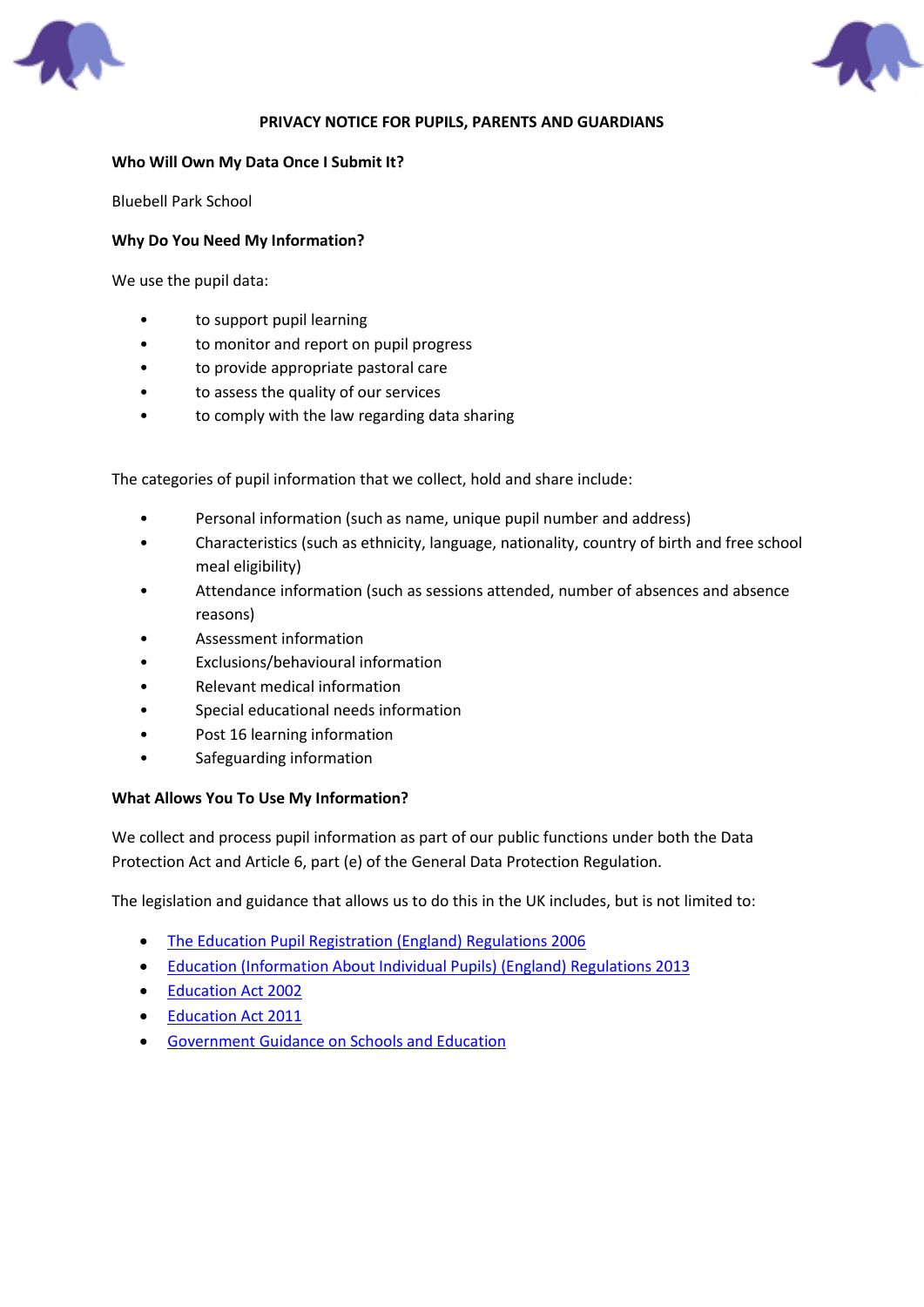



### **Who Will My Information Be Shared With?**

We routinely share pupil information with:

- Other destinations that pupils attend after leaving us, e.g. college
- Knowsley local authority, or another local authority when a pupil resides out of borough
- the Department for Education (DfE)

To find out more about the data collection requirements placed on us by the Department for Education (for example; via the school census) go to the [Department for Education's website](https://www.gov.uk/education/data-collection-and-censuses-for-schools).

We are required by law, to provide information about our pupils to the Department for Education as part of statutory data collections, such as the school census and early years' census. Some of this information is then stored in the National Pupil Database.

Visit the [National Pupil Database \(NPD\) website](https://www.gov.uk/government/publications/national-pupil-database-user-guide-and-supporting-information) for further information on the National Pupil Database.

The Department for Education may share information about our pupils from the National Pupil Database with third parties who promote the education or well-being of children in England by:

- conducting research or analysis
- producing statistics
- providing information, advice or guidance

To be granted access to pupil information, organisations must comply with strict terms and conditions covering the confidentiality and handling of the data, security arrangements and retention and use of the data in compliance with the General Data Protection Regulation.

For more information about the department's data sharing process, please visit the [Department of](https://www.gov.uk/data-protection-how-we-collect-and-share-research-data)  [Education's website](https://www.gov.uk/data-protection-how-we-collect-and-share-research-data).

We also have a number of agencies on site for some or part of the week, who we work closely with and from time to time may share information according to our information sharing agreement. They include:

- School health team, including annual requests from immunisation team who request date of birth, address, contact number; OT, SaLT services; physiotherapy team and other allied health professionals
- Social care teams including, Family First, Transition Social Worker, Children with Disabilities team; Positive Behaviour Support Service
- School Transition Support Worker, School Transport service

# **CCTV**

We have installed CCTV systems within our school for the purposes of safety and prevention and detection of crime. Signs are prominently displayed on the outside of the building notifying you that CCTV is in operation.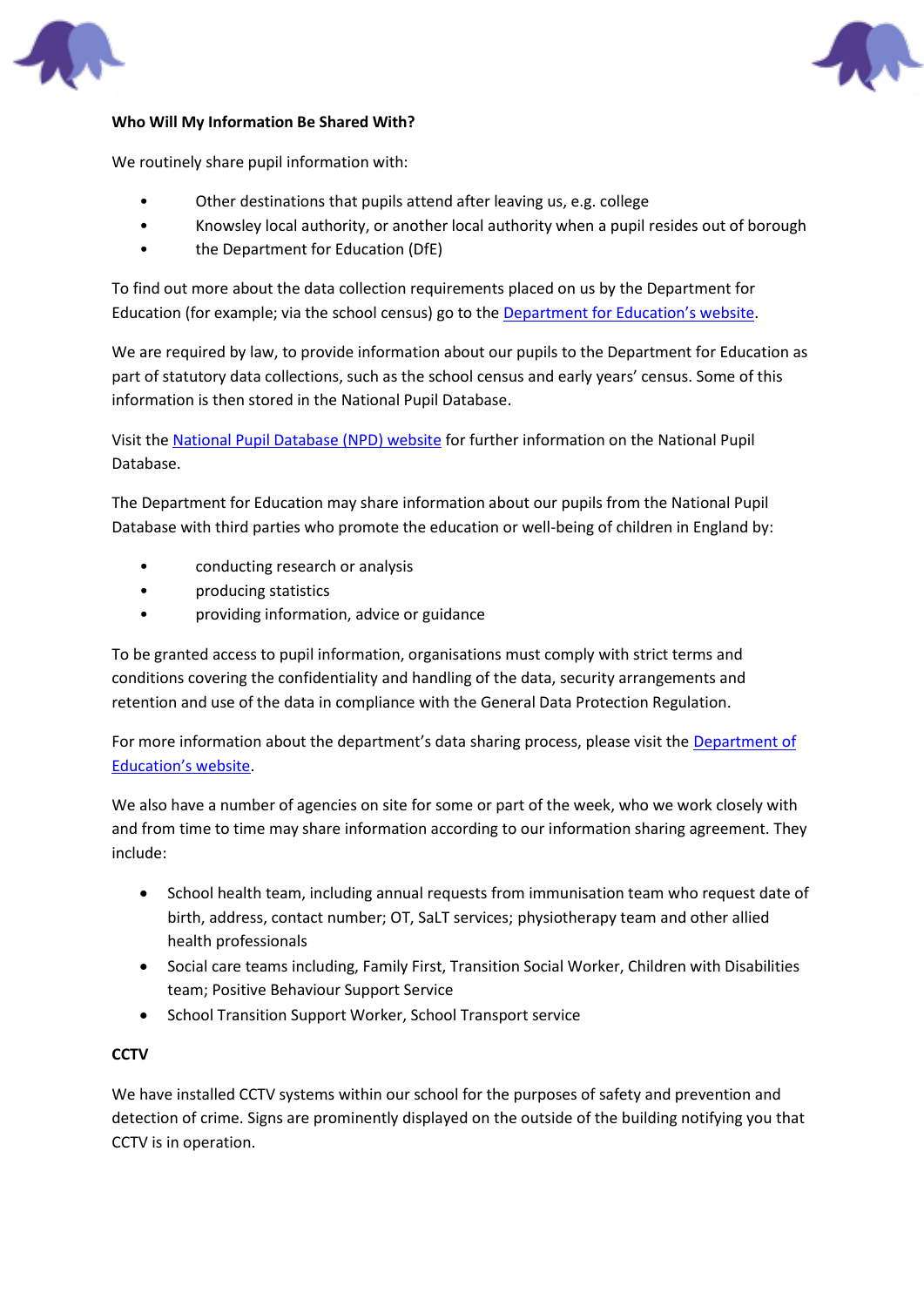



We will only disclose CCTV images to third parties for the purposes as stated above of public safety and the detection and prevention of crime. CCTV images will not be released to the media for entertainment purposes or placed on the internet.

# Other information:

We have a system in school whereby two-way radios are used only in an emergency situation to call for assistance. In such an event it may be necessary to call for medical help using the childs name and class to ensure the correct medical equipment/personnel can attend. This information is shared between the class and medical staff. The minimum information is shared and no personal details will be discussed over the two-way radios. Staff are informed as to the use of the two-way radios and they are located only in identified classes/staff.

#### **Use of digital images**

As part of our core business, like other schools similar to ourselves, to ensure that we record the achievements that our pupils we sometimes use photographic or video evidence for this. This information is crucial for our pupils. This is held securely on a DfE approved app called Evidence for Learning. For other uses of photos that are not part of our usual school business, we send out a permission form which parents fill in and send back. This would be for other less frequent uses such as website, newsletters and such.

### **Do I Have To Provide This Information And What Will Happen If I Don't?**

The majority of pupil information you provide to us is mandatory as part of our public functions under both the Data Protection Act and Article 6, part (e) of the General Data Protection Regulation, when we collect data outside of this, we will rely on your consent to collect and store your personal data.

# **How Long Will You Keep This Data For And Why?**

We hold pupil data in accordance with the School's Data Protection Policy dependant on the type of data.

#### **How Will My Information Be Stored?**

Information will be securely stored in files or on approved, secure network servers or secure, encrypted electronic storage devices.

#### **Will This Information Be Used To Take Automated Decisions About Me**?

No

**Will My Data Be Transferred Abroad and Why?**

No

**What Rights Do I Have When It Comes To My Data?**